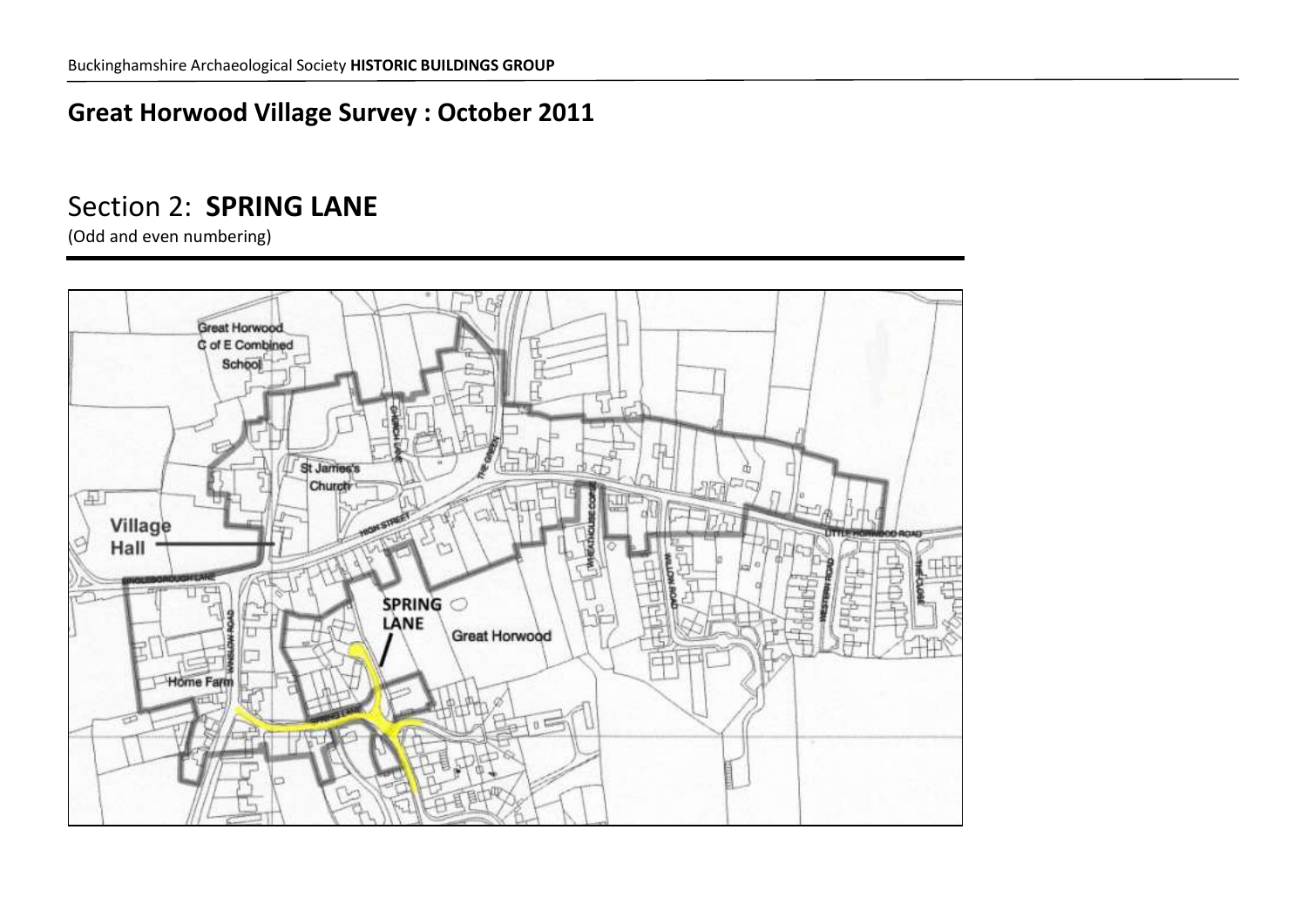| <b>HOUSE NO/NAME:</b>                  | <b>The Old Farmhouse</b>                                                                                                                             |
|----------------------------------------|------------------------------------------------------------------------------------------------------------------------------------------------------|
| STREET:                                | <b>Spring Lane</b>                                                                                                                                   |
| <b>BUILDING USE:</b>                   | Residential – in process of refurbishment in October 2011                                                                                            |
| <b>CONVERTED FROM EARLIER USE?</b>     | Presumably originally a farmhouse                                                                                                                    |
| <b>PERIOD:</b>                         | Late 16 <sup>th</sup> century                                                                                                                        |
| <b>PLANFORM:</b>                       | 4-bay lobby-entry house                                                                                                                              |
| STYLE:                                 | Vernacular                                                                                                                                           |
| <b>BUILDING/CLADDING MATERIALS:</b>    | Timber framed (box frame), rendered infill, painted brick chimneys                                                                                   |
| <b>ROOFING MATERIALS:</b>              | Thatch (reed?)                                                                                                                                       |
| <b>ROOF FORM:</b>                      | Gable-ended, with attic windows in gables                                                                                                            |
| <b>OTHER FEATURES/INFORMATION:</b>     | Later slate-roofed lean-to extension at rear. Builders' marks visible<br>at rear of house. Ridge decorated with figure of witch in reed or<br>straw. |
| <b>CONDITION:</b>                      | Medium, but being refurbished.                                                                                                                       |
| NOTES: Listed Grade 2 (number 1213686) |                                                                                                                                                      |

### **The Old Farmhouse, 2 Spring Lane**



### **Rose Cottage, 4 Spring Lane**

| <b>HOUSE NO/NAME:</b>               | <b>Rose Cottage</b>                                                |
|-------------------------------------|--------------------------------------------------------------------|
|                                     |                                                                    |
| STREET:                             | <b>Spring Lane</b>                                                 |
| <b>BUILDING USE:</b>                | <b>Residential</b>                                                 |
| <b>CONVERTED FROM EARLIER USE?</b>  | <b>Originally 2 cottages</b>                                       |
| <b>PERIOD:</b>                      | 1800-1850                                                          |
| <b>PLANFORM:</b>                    |                                                                    |
| STYLE:                              | Vernacular                                                         |
| <b>BUILDING/CLADDING MATERIALS:</b> | <b>Pebbledashed brick</b>                                          |
| <b>ROOFING MATERIALS:</b>           | Plain clay tile                                                    |
| <b>ROOF FORM:</b>                   | Gable ended                                                        |
| <b>OTHER FEATURES/INFORMATION:</b>  | Two-storey modern extension and lean-to extension at rear. Unusual |
|                                     | wide storey-band around centre of building                         |
| <b>CONDITION:</b>                   | Good                                                               |
| <b>NOTES:</b>                       |                                                                    |

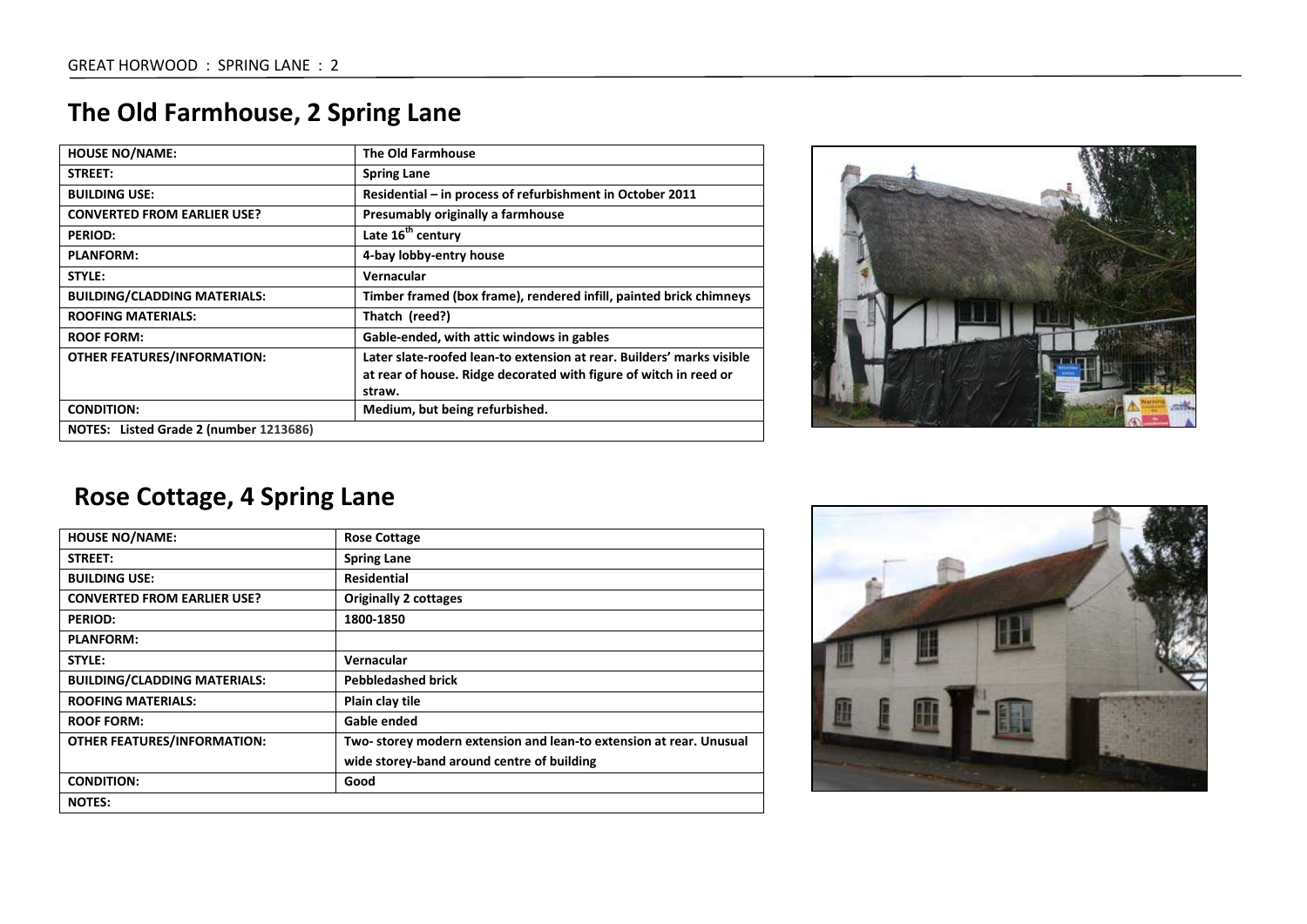## **Wigwell, Spring Lane**

| <b>HOUSE NO/NAME:</b>               | Wigwell                                                                                                                                                                             |
|-------------------------------------|-------------------------------------------------------------------------------------------------------------------------------------------------------------------------------------|
| STREET:                             | <b>Spring Lane</b>                                                                                                                                                                  |
| <b>BUILDING USE:</b>                | <b>Residential</b>                                                                                                                                                                  |
| <b>CONVERTED FROM EARLIER USE?</b>  | No                                                                                                                                                                                  |
| PERIOD:                             | Post-1960 (1980s)                                                                                                                                                                   |
| PLANFORM:                           |                                                                                                                                                                                     |
| STYLE:                              | Modern                                                                                                                                                                              |
| <b>BUILDING/CLADDING MATERIALS:</b> | <b>Red brick</b>                                                                                                                                                                    |
| <b>ROOFING MATERIALS:</b>           | Plain clay tile                                                                                                                                                                     |
| <b>ROOF FORM:</b>                   | Gable ended                                                                                                                                                                         |
| OTHER FEATURES/INFORMATION:         | Single storey extension at front, conservatory at rear.<br>Signs of a single storey side extension having been removed,<br>presumably to make way for a new road (Wigwell Gardens). |
| CONDITION:                          | Good                                                                                                                                                                                |
| NOTES:                              |                                                                                                                                                                                     |



# **6 Spring Lane**

| HOUSE NO/NAME:                      | [ Listed as Briar Thatch]                                               |
|-------------------------------------|-------------------------------------------------------------------------|
| STREET:                             | <b>Spring Lane</b>                                                      |
| <b>BUILDING USE:</b>                | <b>Residential</b>                                                      |
| <b>CONVERTED FROM EARLIER USE?</b>  | No                                                                      |
| PERIOD:                             | $17th$ century                                                          |
| PLANFORM:                           | 1½ storey, 3 bay box frame                                              |
| STYLE:                              | Vernacular                                                              |
| <b>BUILDING/CLADDING MATERIALS:</b> | Timber framed (box frame), painted brick infill                         |
| <b>ROOFING MATERIALS:</b>           | Thatch (reed?)                                                          |
| <b>ROOF FORM:</b>                   | Gable ended                                                             |
| OTHER FEATURES/INFORMATION:         | Building extended at least twice. Slate-roofed 19 <sup>th</sup> century |
|                                     | extension to immediate right with red-brick modern extension            |
|                                     | beyond with plain clay tile roof.                                       |
| CONDITION:                          | Good. Being re-thatched in October 2011.                                |

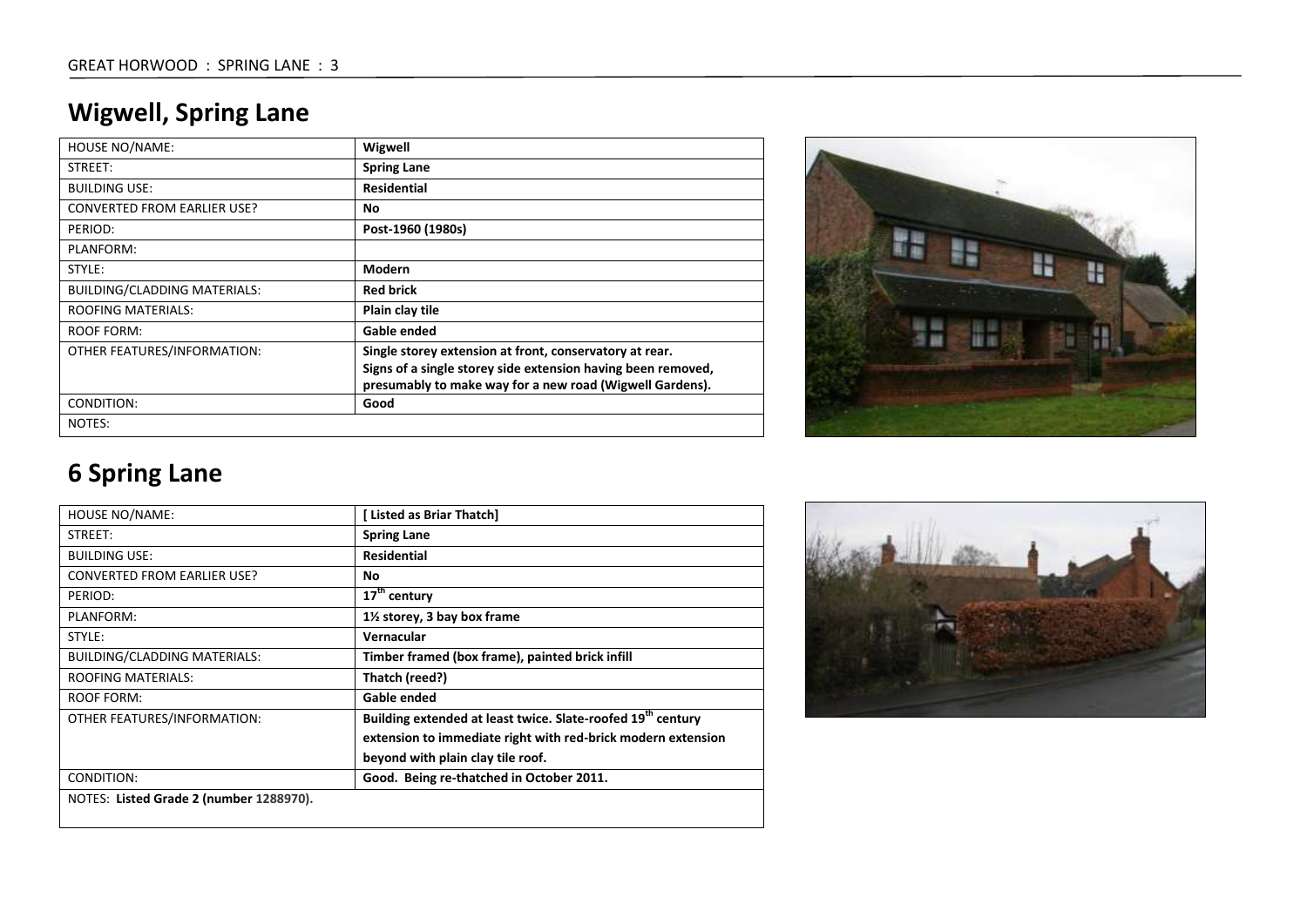## **Little Pippins, 8 Spring Lane**

| <b>HOUSE NO/NAME:</b>               | <b>Little Pippins</b>                                                 |
|-------------------------------------|-----------------------------------------------------------------------|
| STREET:                             | 8 Spring Lane                                                         |
| <b>BUILDING USE:</b>                | <b>Residential</b>                                                    |
| <b>CONVERTED FROM EARLIER USE?</b>  | No.                                                                   |
| PERIOD:                             | C18 or 1800-1850                                                      |
| PLANFORM:                           | Double pile detached                                                  |
| STYLE:                              | Vernacular                                                            |
| <b>BUILDING/CLADDING MATERIALS:</b> | <b>Painted roughcast</b>                                              |
| <b>ROOFING MATERIALS:</b>           | Natural slate                                                         |
| ROOF FORM:                          | Gable ended                                                           |
| OTHER FEATURES/INFORMATION:         | Extended 2 or 3 times: 2-storey natural slate-roofed extension to     |
|                                     | rear; single-storey side extension with plain clay tile roof to left, |
|                                     | with further single-storey flat-roofed extension behind.              |
|                                     | Casement windows may be replacement for earlier sashes.               |
| CONDITION:                          | Good                                                                  |
| NOTES:                              |                                                                       |



## **8a Spring Lane**

| <b>HOUSE NO/NAME:</b>               | 8a                                  |
|-------------------------------------|-------------------------------------|
| STREET:                             | <b>Spring Lane</b>                  |
| <b>BUILDING USE:</b>                | <b>Residential</b>                  |
| <b>CONVERTED FROM EARLIER USE?</b>  | No                                  |
| PERIOD:                             | Post-1960                           |
| PLANFORM:                           | <b>Detached</b>                     |
| STYLE:                              | Modern                              |
| <b>BUILDING/CLADDING MATERIALS:</b> | <b>Red brick and rendered brick</b> |
| <b>ROOFING MATERIALS:</b>           | <b>Machine-made tiles</b>           |
| <b>ROOF FORM:</b>                   | Gabled with central chimney         |
| OTHER FEATURES/INFORMATION:         | Two storeys plus attic conversion   |
| CONDITION:                          | Good                                |
| NOTES:                              |                                     |

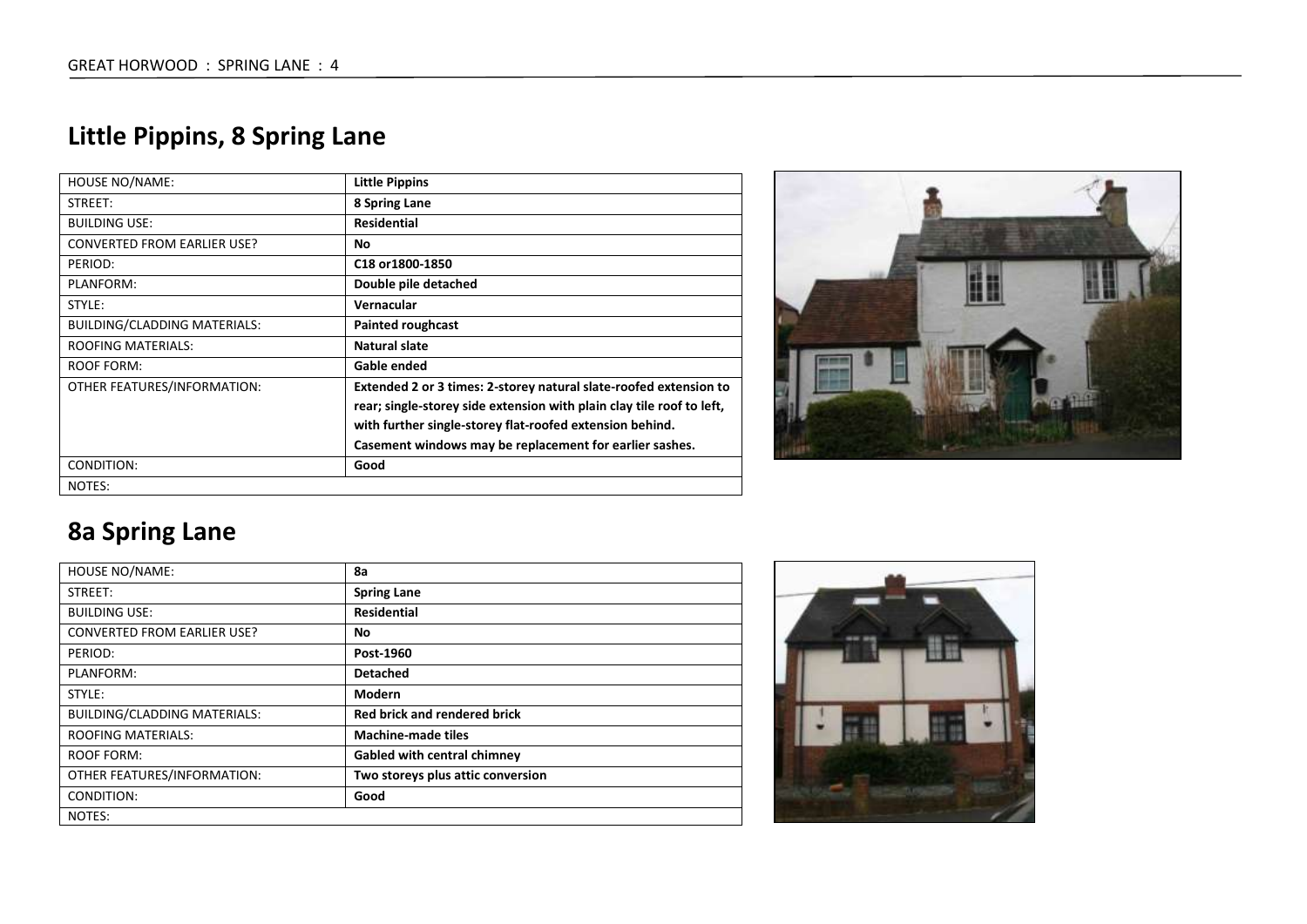## **Burberry Lodge, 10 Spring Lane**

| <b>HOUSE NO/NAME:</b>              | <b>Burberry Lodge</b>                             |
|------------------------------------|---------------------------------------------------|
| STREET:                            | 10 Spring Lane                                    |
| <b>BUILDING USE:</b>               | <b>Residential</b>                                |
| <b>CONVERTED FROM EARLIER USE?</b> | No                                                |
| PERIOD:                            | Post-1960                                         |
| PLANFORM:                          | <b>Detached</b>                                   |
| STYLE:                             | Modern                                            |
| BUILDING/CLADDING MATERIALS:       | Red brick with rendered breeze and fake timbering |
| <b>ROOFING MATERIALS:</b>          | <b>Concrete tiles</b>                             |
| <b>ROOF FORM:</b>                  | <b>Gabled with no chimney</b>                     |
| OTHER FEATURES/INFORMATION:        | Two storeys with two forward-facing gables        |
| CONDITION:                         | Good                                              |
| NOTES:                             |                                                   |



### **10a Spring Lane**

| <b>HOUSE NO/NAME:</b>               | 10a                                        |
|-------------------------------------|--------------------------------------------|
| STREET:                             | <b>Spring Lane</b>                         |
| <b>BUILDING USE:</b>                | <b>Residential</b>                         |
| <b>CONVERTED FROM EARLIER USE?</b>  | No                                         |
| PERIOD:                             | Post-1960                                  |
| PLANFORM:                           | <b>Detached</b>                            |
| STYLE:                              | <b>Modern</b>                              |
| <b>BUILDING/CLADDING MATERIALS:</b> | Red brick with rendered breeze             |
| <b>ROOFING MATERIALS:</b>           | <b>Concrete tiles</b>                      |
| ROOF FORM:                          | Half-hipped with no chimney                |
| OTHER FEATURES/INFORMATION:         | Two storeys with two forward-facing gables |
| CONDITION:                          | Good                                       |
| NOTES:                              |                                            |

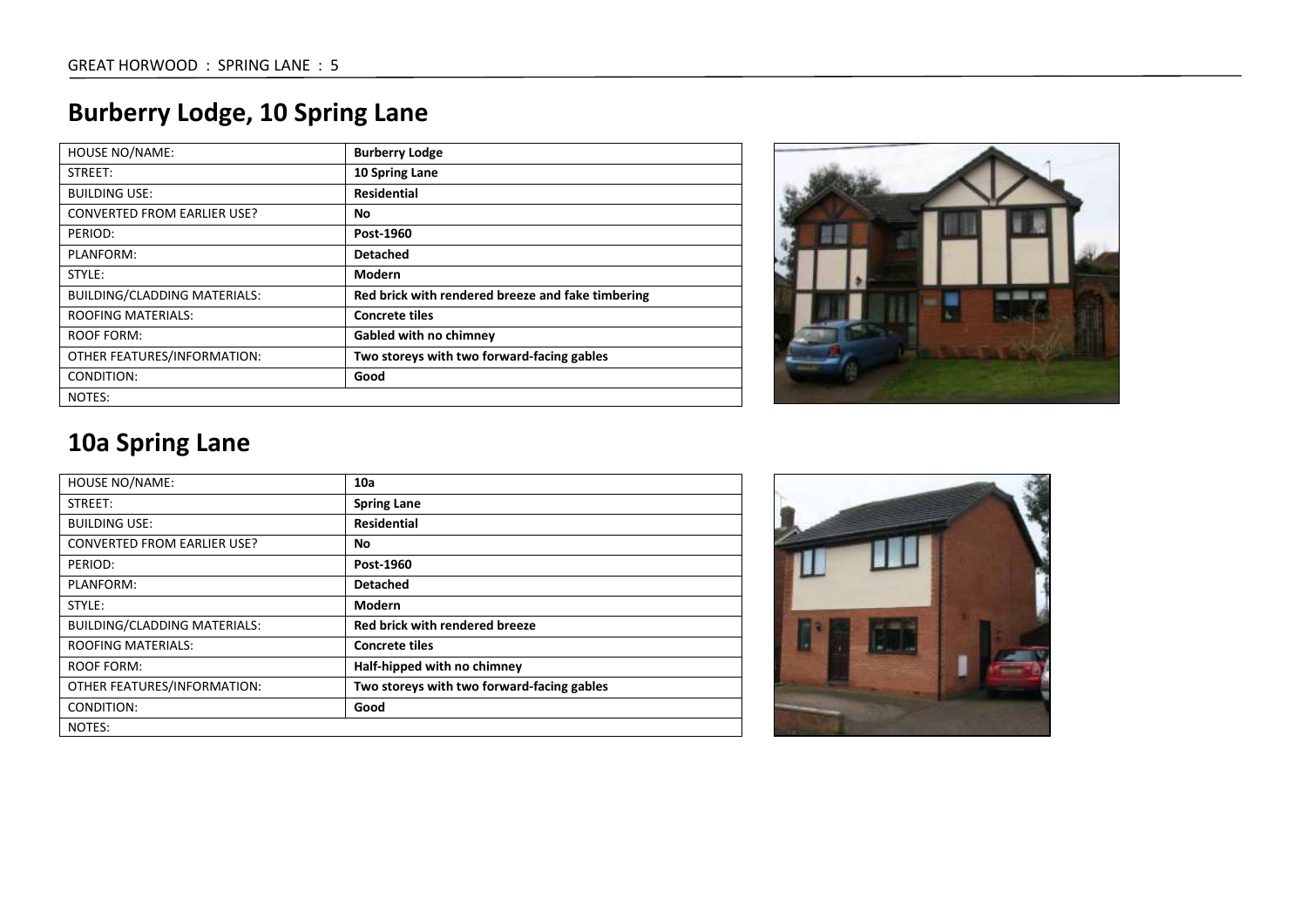#### **12 Spring Lane**

| <b>HOUSE NO/NAME:</b>              | 12                                                          |
|------------------------------------|-------------------------------------------------------------|
| STREET:                            | <b>Spring Lane</b>                                          |
| <b>BUILDING USE:</b>               | <b>Residential</b>                                          |
| <b>CONVERTED FROM EARLIER USE?</b> | No.                                                         |
| PERIOD:                            | Post-1960                                                   |
| PLANFORM:                          | <b>Detached</b>                                             |
| STYLE:                             | Modern                                                      |
| BUILDING/CLADDING MATERIALS:       | <b>Red brick</b>                                            |
| <b>ROOFING MATERIALS:</b>          | <b>Concrete pantiles</b>                                    |
| ROOF FORM:                         | Gabled with single chimney on rear slope                    |
| OTHER FEATURES/INFORMATION:        | Two storeys with three decorative gables above first-floor  |
|                                    | windows. Projecting lean-to porch and linked double garage. |
|                                    | uPVC windows                                                |
| CONDITION:                         | Good                                                        |
| NOTES:                             |                                                             |



### **Suffolk Cottage, 14 Spring Lane**

| <b>HOUSE NO/NAME:</b>                                                            | <b>Suffolk Cottage</b>                                             |
|----------------------------------------------------------------------------------|--------------------------------------------------------------------|
| STREET:                                                                          | 14 Spring Lane                                                     |
| <b>BUILDING USE:</b>                                                             | <b>Residential</b>                                                 |
| <b>CONVERTED FROM EARLIER USE?</b>                                               | No.                                                                |
| PERIOD:                                                                          | 1850-1900 (1890s) with 1970s extension to right                    |
| PLANFORM:                                                                        | Semi-detached – built as pair with no.16.                          |
| STYLE:                                                                           | 'C19 worker's cottage'                                             |
| <b>BUILDING/CLADDING MATERIALS:</b>                                              | <b>Painted brick</b>                                               |
| <b>ROOFING MATERIALS:</b>                                                        | Natural slate                                                      |
| <b>ROOF FORM:</b>                                                                | <b>Gabled with central chimney</b>                                 |
| OTHER FEATURES/INFORMATION:                                                      | Two storeys with original gable end marked by chimney (and         |
|                                                                                  | obvious bonding line in brickwork). Denticulated brick eaves line. |
|                                                                                  | Replacemernt uPVC windows. Extension roof from 1970s;              |
|                                                                                  | original left-hand bay more recently re-roofed with No 16.         |
| CONDITION:                                                                       | Good                                                               |
| NOTES: Current resident says fireplace reversed to serve new extension in 1970s. |                                                                    |

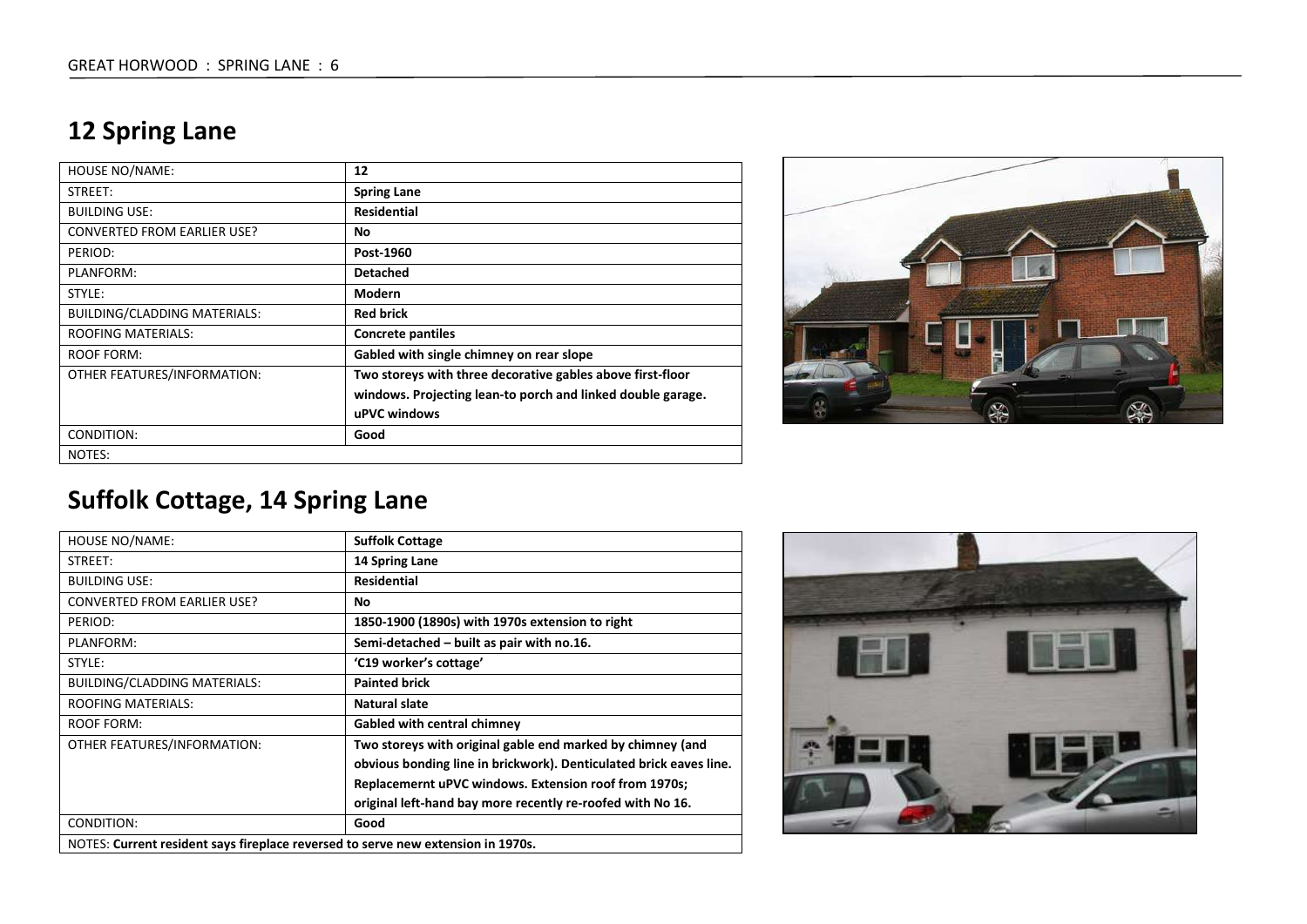## **16 Spring Lane**

| <b>HOUSE NO/NAME:</b>               | 16                                                               |
|-------------------------------------|------------------------------------------------------------------|
| STREET:                             | <b>Spring Lane</b>                                               |
| <b>BUILDING USE:</b>                | <b>Residential</b>                                               |
| <b>CONVERTED FROM EARLIER USE?</b>  | No.                                                              |
| PERIOD:                             | 1850-1900 (1890s) with pre-1970s extension to left               |
| PLANFORM:                           | Semi-detached – built as pair with no.14. With attached single-  |
|                                     | storey garage.                                                   |
| STYLE:                              | 'C19 worker's cottage'                                           |
| <b>BUILDING/CLADDING MATERIALS:</b> | <b>Rendered brick</b>                                            |
| <b>ROOFING MATERIALS:</b>           | Natural slate                                                    |
| ROOF FORM:                          | <b>Gabled with central chimney</b>                               |
| OTHER FEATURES/INFORMATION:         | Two storeys with original gable end marked by chimney.           |
|                                     | Denticulated brick eaves line. Re-roofed post-1980 with original |
|                                     | section of no.16.                                                |
| CONDITION:                          | Good                                                             |
| NOTES:                              |                                                                  |



## **18 Spring Lane**

| <b>HOUSE NO/NAME:</b>                                           | 16                                                                 |
|-----------------------------------------------------------------|--------------------------------------------------------------------|
| STREET:                                                         | <b>Spring Lane</b>                                                 |
| <b>BUILDING USE:</b>                                            | Residential                                                        |
| <b>CONVERTED FROM EARLIER USE?</b>                              | No                                                                 |
| PERIOD:                                                         | C19 cottage, possibly earlier? (Not shown on early C19 map).       |
| PLANFORM:                                                       | Detached two-bay cottage with various later extensions.            |
| STYLE:                                                          | Vernacular                                                         |
| <b>BUILDING/CLADDING MATERIALS:</b>                             | Painted brick may encase hidden timber frame.                      |
| <b>ROOFING MATERIALS:</b>                                       | Plain clay tiles. Upper-floor windows may indicate original thatch |
|                                                                 | with 'eyebrow' dormers.                                            |
| <b>ROOF FORM:</b>                                               | Originally gabled with central chimney, with two rear extensions   |
|                                                                 | at right angles and lean-to extension to the left.                 |
| OTHER FEATURES/INFORMATION:                                     | One and a half storeys. Central blocked doorway may indicate       |
|                                                                 | division to two cottages, now reunited.                            |
| CONDITION:                                                      | Good                                                               |
| NOTES: ** WORTH AN INTERNAL INSPECTION IF OPPORTUNITY ARISES ** |                                                                    |

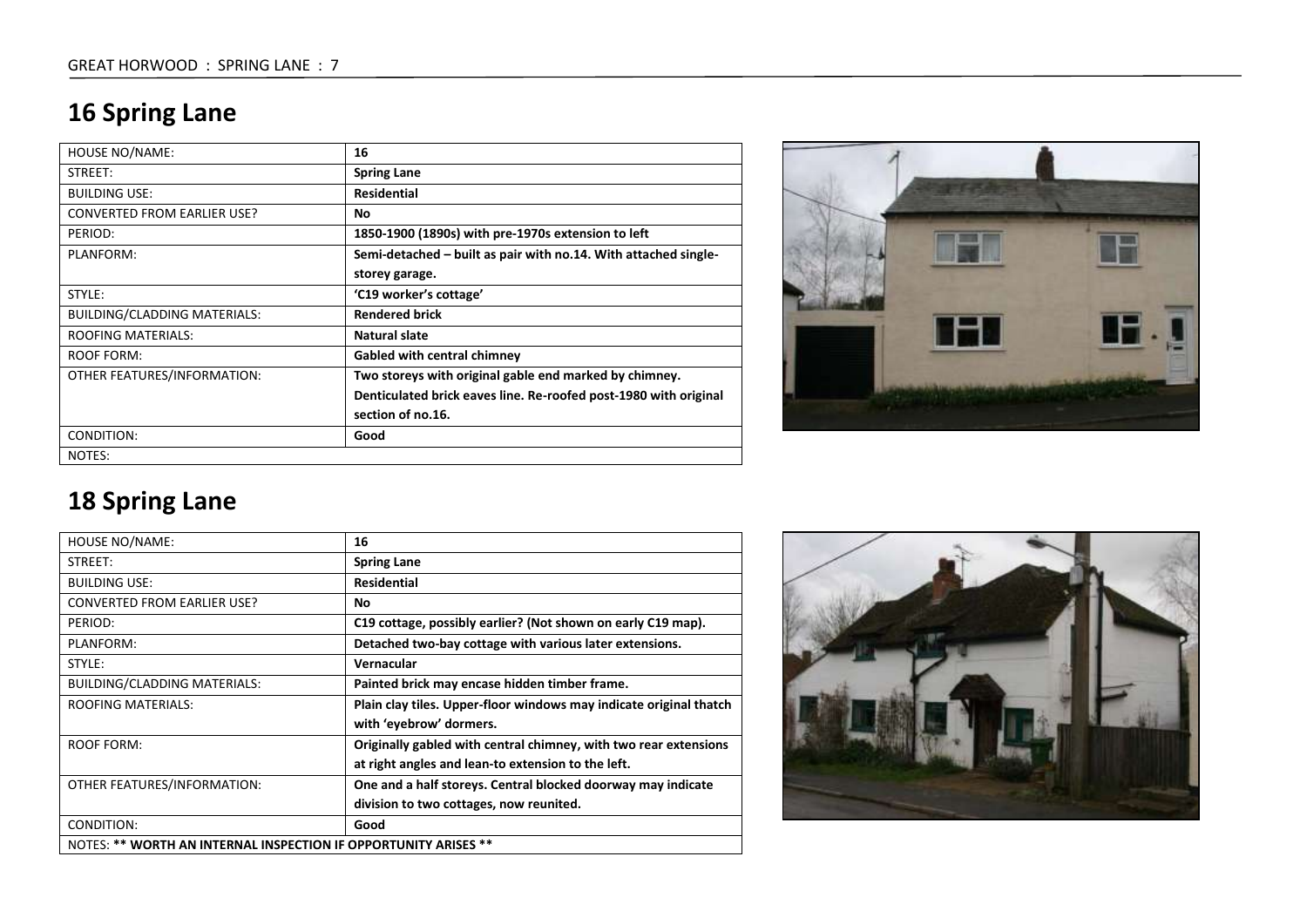| <b>HOUSE NO/NAME:</b>               | 20, 22 and 24                                             |
|-------------------------------------|-----------------------------------------------------------|
| STREET:                             | <b>Spring Lane</b>                                        |
| <b>BUILDING USE:</b>                | <b>Residential</b>                                        |
| <b>CONVERTED FROM EARLIER USE?</b>  | No                                                        |
| PERIOD:                             | Post-1960 (1980s)                                         |
| PLANFORM:                           | Three identically designed detached houses.               |
| STYLE:                              | <b>Modern</b>                                             |
| <b>BUILDING/CLADDING MATERIALS:</b> | <b>Red brick</b>                                          |
| <b>ROOFING MATERIALS:</b>           | Concrete pantiles.                                        |
| ROOF FORM:                          | Gabled with decorative forward-facing gables over upper   |
|                                     | windows.                                                  |
| OTHER FEATURES/INFORMATION:         | Sloping pentice on brick pillars. Integral single garage. |
| CONDITION:                          | Good                                                      |
| NOTES:                              |                                                           |

### **20, 22 and 24 Spring Lane** (three buildings)



#### **The Retreat, 22a Spring Lane**

| <b>HOUSE NO/NAME:</b>               | <b>The Retreat</b>                                      |
|-------------------------------------|---------------------------------------------------------|
| STREET:                             | 22a Spring Lane                                         |
| <b>BUILDING USE:</b>                | <b>Residential</b>                                      |
| <b>CONVERTED FROM EARLIER USE?</b>  | No                                                      |
| PERIOD:                             | Post-1960 (1990s)                                       |
| PLANFORM:                           | <b>Detached</b>                                         |
| STYLE:                              | <b>Modern</b>                                           |
| <b>BUILDING/CLADDING MATERIALS:</b> | <b>Mixed brick</b>                                      |
| <b>ROOFING MATERIALS:</b>           | <b>Coloured concrete tiles</b>                          |
| ROOF FORM:                          | Gabled with three forward-facing gabled dormer windows. |
| OTHER FEATURES/INFORMATION:         | Attached pair of garages at right angle to house.       |
| CONDITION:                          | Good                                                    |
| NOTES:                              |                                                         |

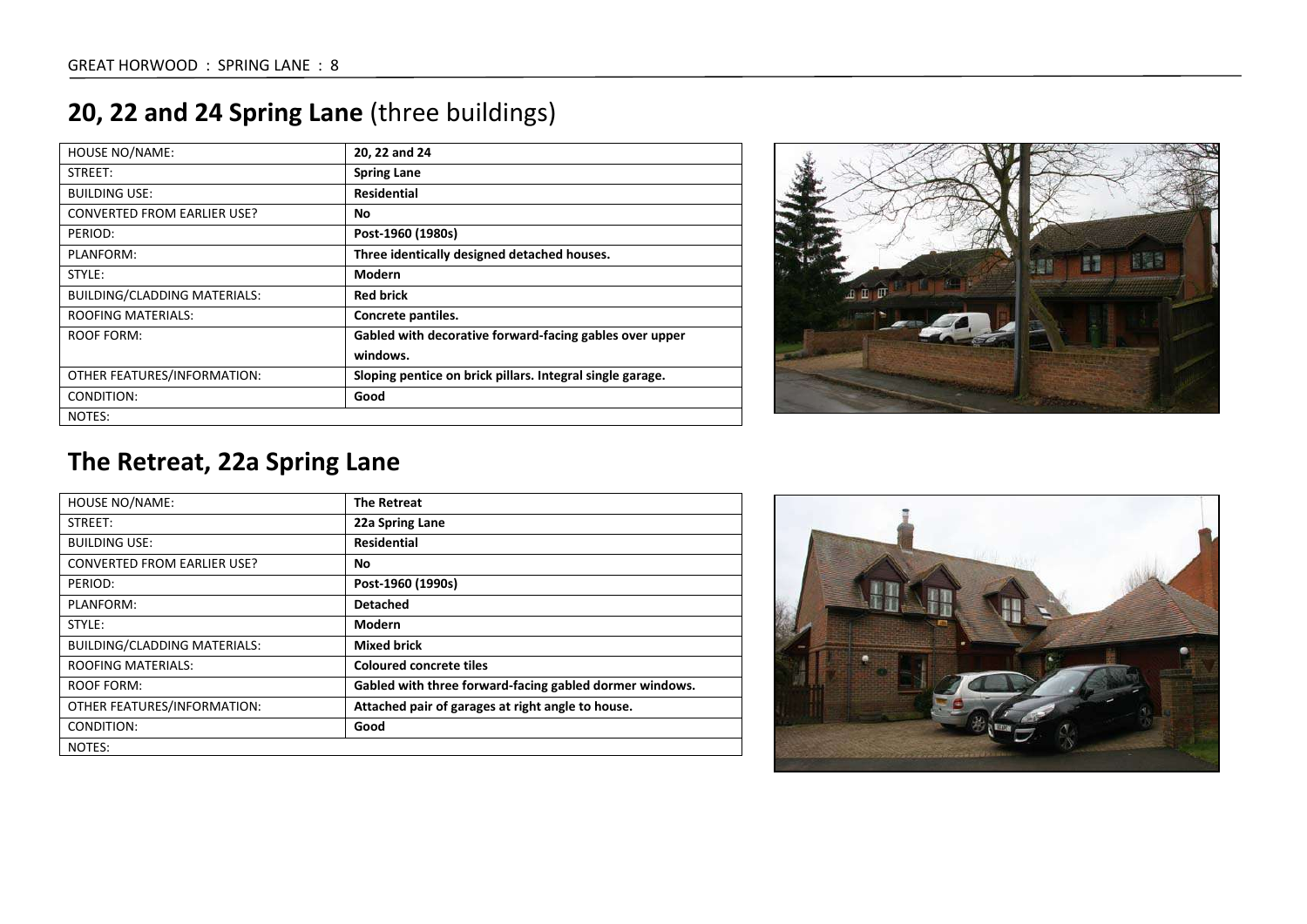|  |  | <b>24 Spring Lane (originally Wigwell)</b> |  |
|--|--|--------------------------------------------|--|
|--|--|--------------------------------------------|--|

| <b>HOUSE NO/NAME:</b>                                                                          | 26                                                           |
|------------------------------------------------------------------------------------------------|--------------------------------------------------------------|
| STREET:                                                                                        | <b>Spring Lane</b>                                           |
| BUILDING USE:                                                                                  | <b>Residential</b>                                           |
| <b>CONVERTED FROM EARLIER USE?</b>                                                             | No.                                                          |
| PERIOD:                                                                                        | C <sub>18</sub> ?                                            |
| PLANFORM:                                                                                      | Terrace of cottages, six bays, now one dwelling.             |
| STYLE:                                                                                         | Vernacular                                                   |
| <b>BUILDING/CLADDING MATERIALS:</b>                                                            | <b>Painted brick</b>                                         |
| <b>ROOFING MATERIALS:</b>                                                                      | Long-straw thatch                                            |
| ROOF FORM:                                                                                     | Gabled with chimneys to left gable and between bays 2 and 3. |
| OTHER FEATURES/INFORMATION:                                                                    | One and a half storeys. Entrance to right hand of Bay 1.     |
| CONDITION:                                                                                     | Medium. Needs re-thatching.                                  |
| NOTES: Old photo shows earlier 4 dormer windows, now gone, and further bays to right-hand end. |                                                              |
| Listed Grade 2. List entry Number: 1213687.                                                    |                                                              |



# **Spring Cottage, Spring Lane (originally Wigwell)**

| <b>HOUSE NO/NAME:</b>                                                             | <b>Spring Cottage</b>                                              |
|-----------------------------------------------------------------------------------|--------------------------------------------------------------------|
| STREET:                                                                           | <b>Spring Lane</b>                                                 |
| <b>BUILDING USE:</b>                                                              | <b>Residential</b>                                                 |
| <b>CONVERTED FROM EARLIER USE?</b>                                                | No.                                                                |
| PERIOD:                                                                           | Originally C18 but almost totally modernised 2000-2002             |
| PLANFORM:                                                                         | Terrace of cottages, six bays, now one dwelling. Modern            |
|                                                                                   | extension (1980s) to left, offset to rear. Two 'front doors'.      |
| STYLE:                                                                            | Vernacular – originally matching 26 Spring Lane.                   |
| <b>BUILDING/CLADDING MATERIALS:</b>                                               | <b>Rendered brick</b>                                              |
| <b>ROOFING MATERIALS:</b>                                                         | Long-straw thatch                                                  |
| <b>ROOF FORM:</b>                                                                 | Gabled, originally with 5 chimneys, now with one chimney           |
|                                                                                   | between bays 2 and 3.                                              |
| OTHER FEATURES/INFORMATION:                                                       | Two storeys (originally one and a half); raised in height in 2002. |
|                                                                                   | Bays 5-6 added in 2008. Only brickwork of outer and dividing       |
|                                                                                   | walls remain from original building. Original foundation only two  |
|                                                                                   | bricks deep, now replaced with modern underpinning.                |
| CONDITION:                                                                        | Good                                                               |
| NOTES: Information about rebuilding provided by current owners (2012). NOT LISTED |                                                                    |

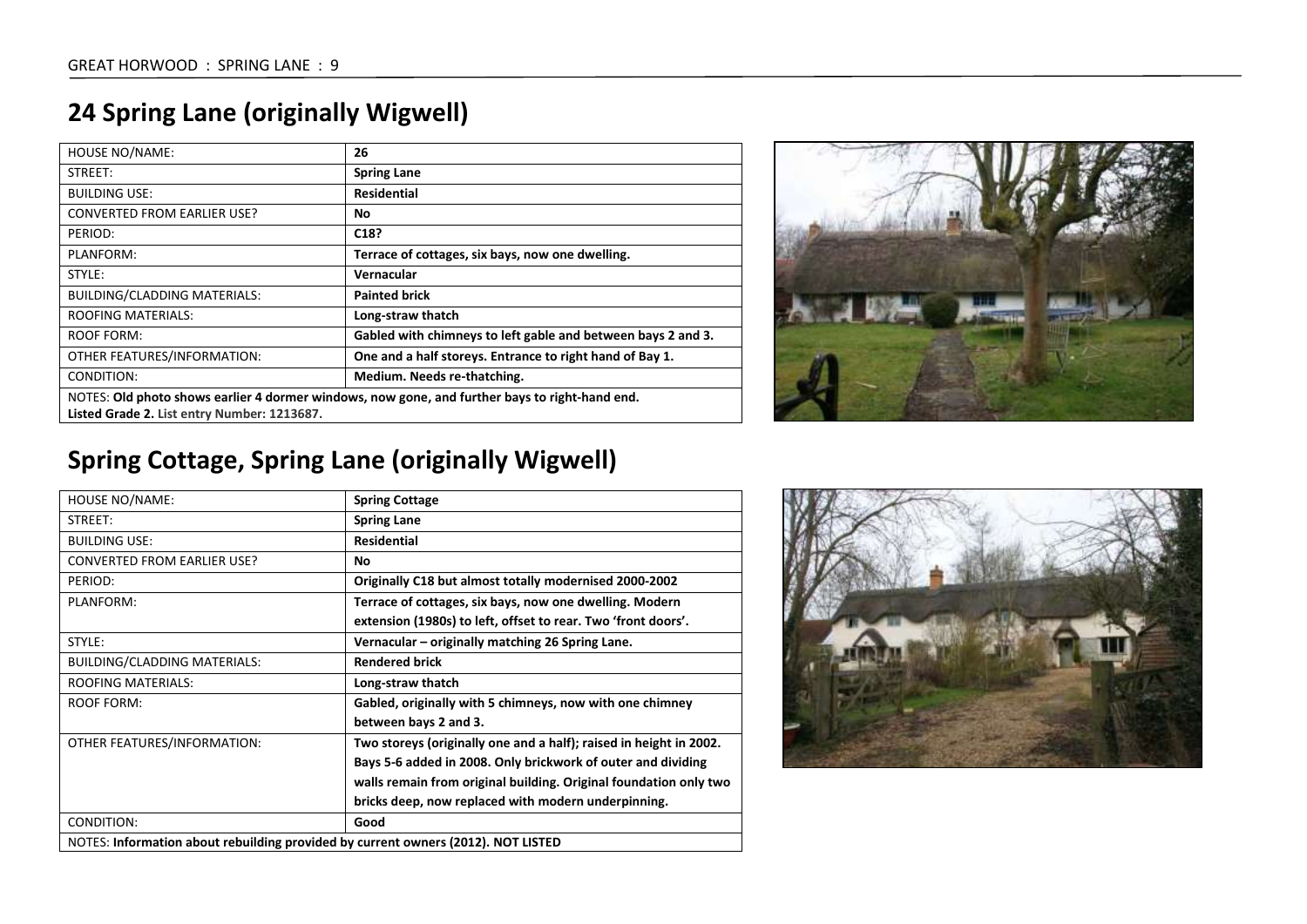#### **1b Spring Lane**

| <b>HOUSE NO/NAME:</b>              | 1 <sub>b</sub>                                              |
|------------------------------------|-------------------------------------------------------------|
| STREET:                            | <b>Spring Lane</b>                                          |
| <b>BUILDING USE:</b>               | <b>Residential</b>                                          |
| <b>CONVERTED FROM EARLIER USE?</b> | No                                                          |
| PERIOD:                            | Post-1960                                                   |
| PLANFORM:                          |                                                             |
| STYLE:                             | Modern 'executive' style                                    |
| BUILDING/CLADDING MATERIALS:       | <b>Red brick</b>                                            |
| <b>ROOFING MATERIALS:</b>          | Plain clay tile                                             |
| ROOF FORM:                         | Gable ended                                                 |
| OTHER FEATURES/INFORMATION:        | 3 dormer windows in roof. Chimney at west gable end (left). |
|                                    | Possible rear extension?                                    |
| CONDITION:                         | Good                                                        |
| NOTES:                             |                                                             |



## **1-7 Spring Lane** (odd numbers, four buildings)

| <b>HOUSE NO/NAME:</b>               | 1, 3, 5 and 7                                                   |
|-------------------------------------|-----------------------------------------------------------------|
| STREET:                             | <b>Spring Lane</b>                                              |
| <b>BUILDING USE:</b>                | <b>Residential</b>                                              |
| <b>CONVERTED FROM EARLIER USE?</b>  | No.                                                             |
| PERIOD:                             | 1920-1960                                                       |
| PLANFORM:                           | <b>Terrace of houses</b>                                        |
| STYLE:                              | Modern estate                                                   |
| <b>BUILDING/CLADDING MATERIALS:</b> | <b>Red brick</b>                                                |
| <b>ROOFING MATERIALS:</b>           | Pantile                                                         |
| <b>ROOF FORM:</b>                   | Gable ended                                                     |
| OTHER FEATURES/INFORMATION:         | Rendered brick 2-storey side extension at number 1. Single-     |
|                                     | storey side extension at number 7. Central passageway access to |
|                                     | rear between numbers 3 and 5.                                   |
| CONDITION:                          | Good                                                            |
| NOTES:                              |                                                                 |